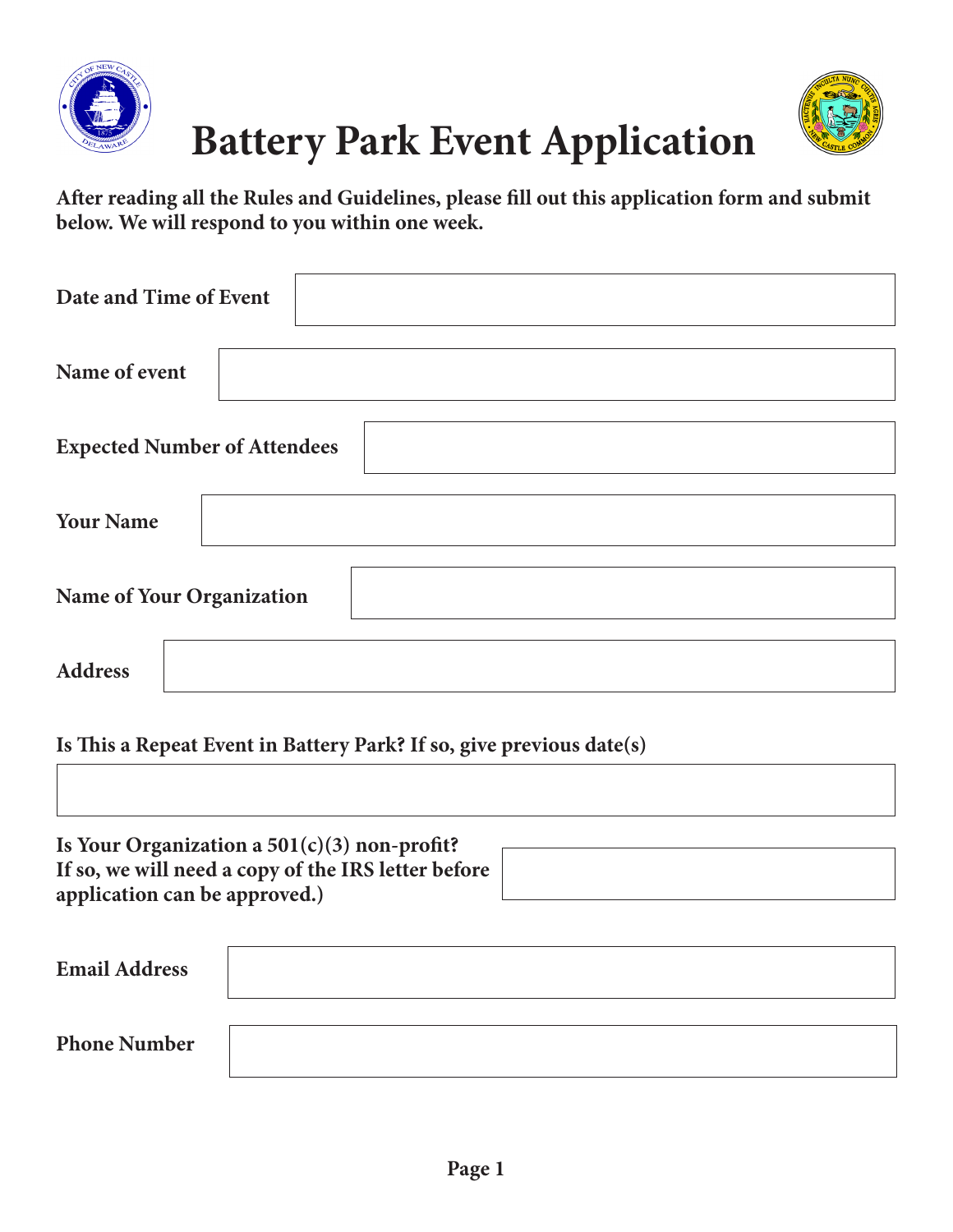## **If you are not the Event Coordinator, please provide their full name, the name of their organization, and their phone number**

| Will You Need Electricity? See guidelines for usage.                     |  |
|--------------------------------------------------------------------------|--|
| <b>Will You Use Staging?</b>                                             |  |
| See guidelines for use and fees.                                         |  |
| Will Portable Toilets Be Used? If so,<br>provide the name of the vendor. |  |

**List All Additional Equipment Being Used (Vehicles, Tables, Chairs, Rides, Grills, Tents, etc.)**

| Will Food Be Sold At The Event?        |
|----------------------------------------|
| Vendors must obtain a                  |
| <b>State of Delaware Health Permit</b> |

**Will Alcohol Be Sold At The Event? See guidelines.**

**ME ABOUT EVENT FEES.**

**What Else Will Be Sold At the Event, if Anything? (See guidelines - some items are prohibited.)**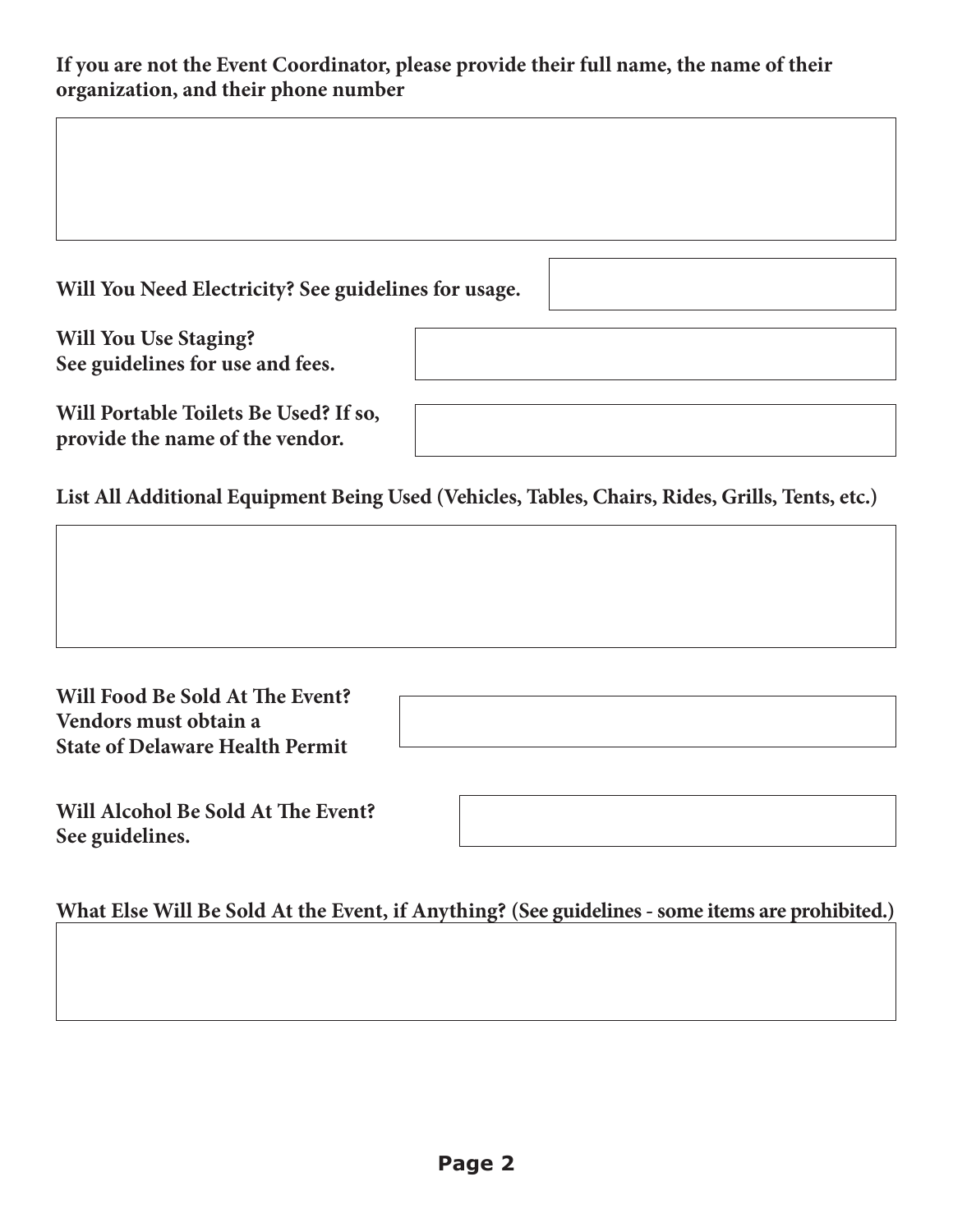**Do You Have Event Liability Insurance?**

**You MUST have a policy by the time of the event. THE CITY OF NEW CASTLE and THE TRUSTEES OF THE NEW CASTLE COMMON must BOTH be named as additional insureds. Please provide a copy of the policy to the Trustee office and reference your Event Name and Date.**

**I understand that Battery Park is a Carry In/Carry Out park, and I agree that it is my responsibility collect any trash produced by this event, and arrange for proper disposal. Failure to do so will result in park maintenance/trash pick up fees being deducted from your deposit. I have read and accept all Battery Park Guidelines and Rules. I understand and agree that it is my responsibility to ensure all participants comply with all permit directions and conditions and with all applicable laws and ordinances. Both the organization listed above and I accept all risk and liability for, and agree to hold The Trustees of the New Castle Common and the City of New Castle harmless from any and all claims, suits or actions, rising out of any claims for property damage or personal injury sustained as a result of the permitted event.**

**Signature:\_\_\_\_\_\_\_\_\_\_\_\_\_\_\_\_\_\_\_\_\_\_\_\_\_\_\_\_\_\_\_\_\_\_\_\_\_\_\_\_\_\_\_\_\_\_\_\_\_\_\_\_\_\_\_\_\_\_\_\_\_\_\_\_\_\_\_\_**

**Printed Name:**